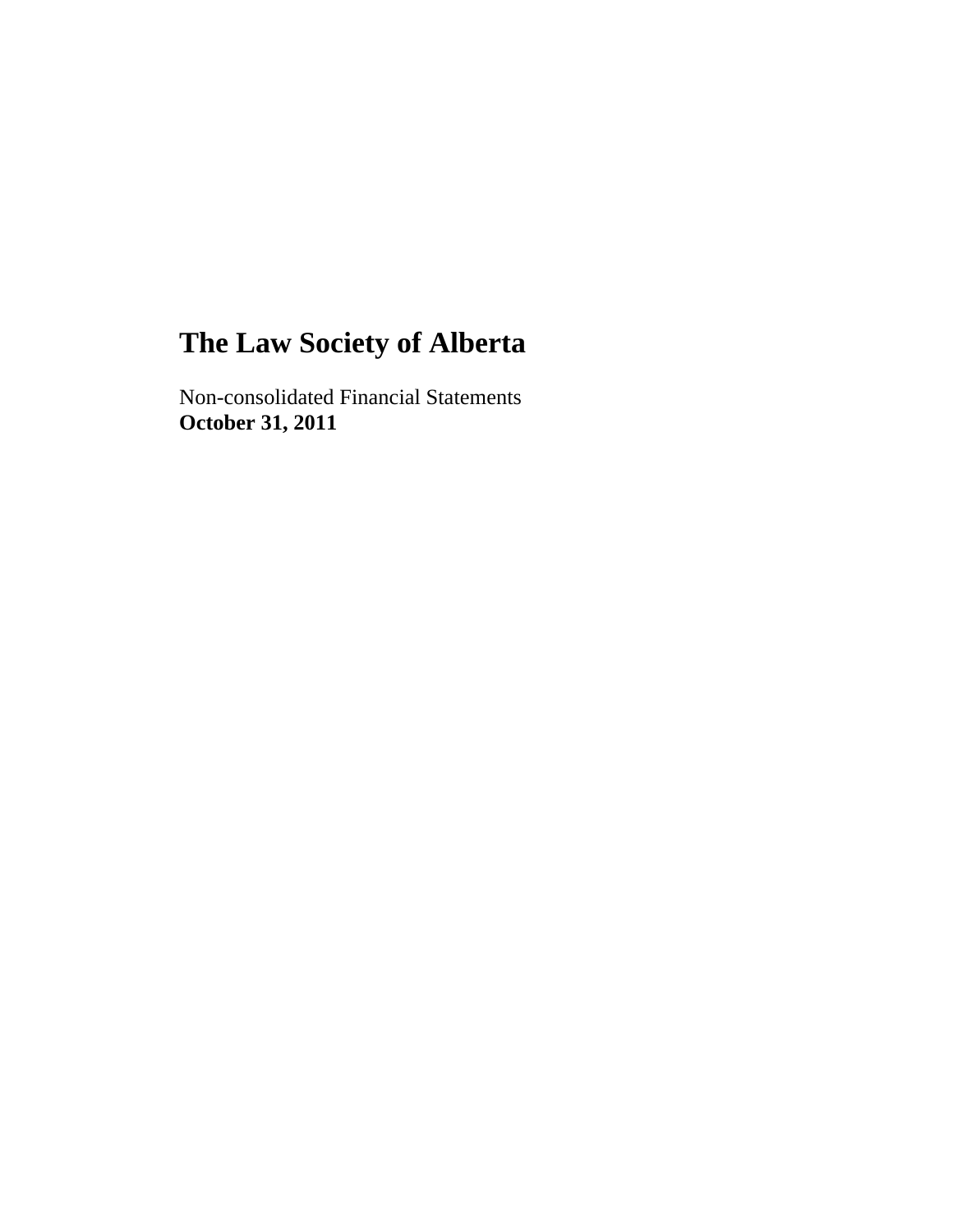

February 2, 2012

#### **Independent Auditor's Report**

**To the Directors of The Law Society of Alberta**

We have audited the accompanying financial statements of **The Law Society of Alberta**, which comprise the balance sheet as at October 31, 2011 and the statements of revenue, expenses and fund balances and cash flows for the year then ended, and the related notes, which comprise a summary of significant accounting policies and other explanatory information.

#### **Management's responsibility for the financial statements**

Management is responsible for the preparation and fair presentation of these financial statements in accordance with Canadian generally accepted accounting principles, and for such internal control as management determines is necessary to enable the preparation of financial statements that are free from material misstatement, whether due to fraud or error.

#### **Auditor's responsibility**

Our responsibility is to express an opinion on these financial statements based on our audit. We conducted our audit in accordance with Canadian generally accepted auditing standards. Those standards require that we comply with ethical requirements and plan and perform the audit to obtain reasonable assurance about whether the financial statements are free from material misstatement.

An audit involves performing procedures to obtain audit evidence about the amounts and disclosures in the financial statements. The procedures selected depend on the auditor's judgment, including the assessment of the risks of material misstatement of the financial statements, whether due to fraud or error. In making those risk assessments, the auditor considers internal control relevant to the entity's preparation and fair presentation of the financial statements in order to design audit procedures that are appropriate in the circumstances, but not for the purpose of expressing an opinion on the effectiveness of the entity's internal control. An audit also includes evaluating the appropriateness of accounting policies used and the reasonableness of accounting estimates made by management, as well as evaluating the overall presentation of the non-consolidated financial statements.

We believe that the audit evidence we have obtained is sufficient and appropriate to provide a basis for our audit opinion.

*PricewaterhouseCoopers LLP, Chartered Accountants 111 5 Avenue SW, Suite 3100, Calgary, Alberta, Canada T2P 5L3 T: +1 403 509 7500, F: +1 403 781 1825, www.pwc.com/ca*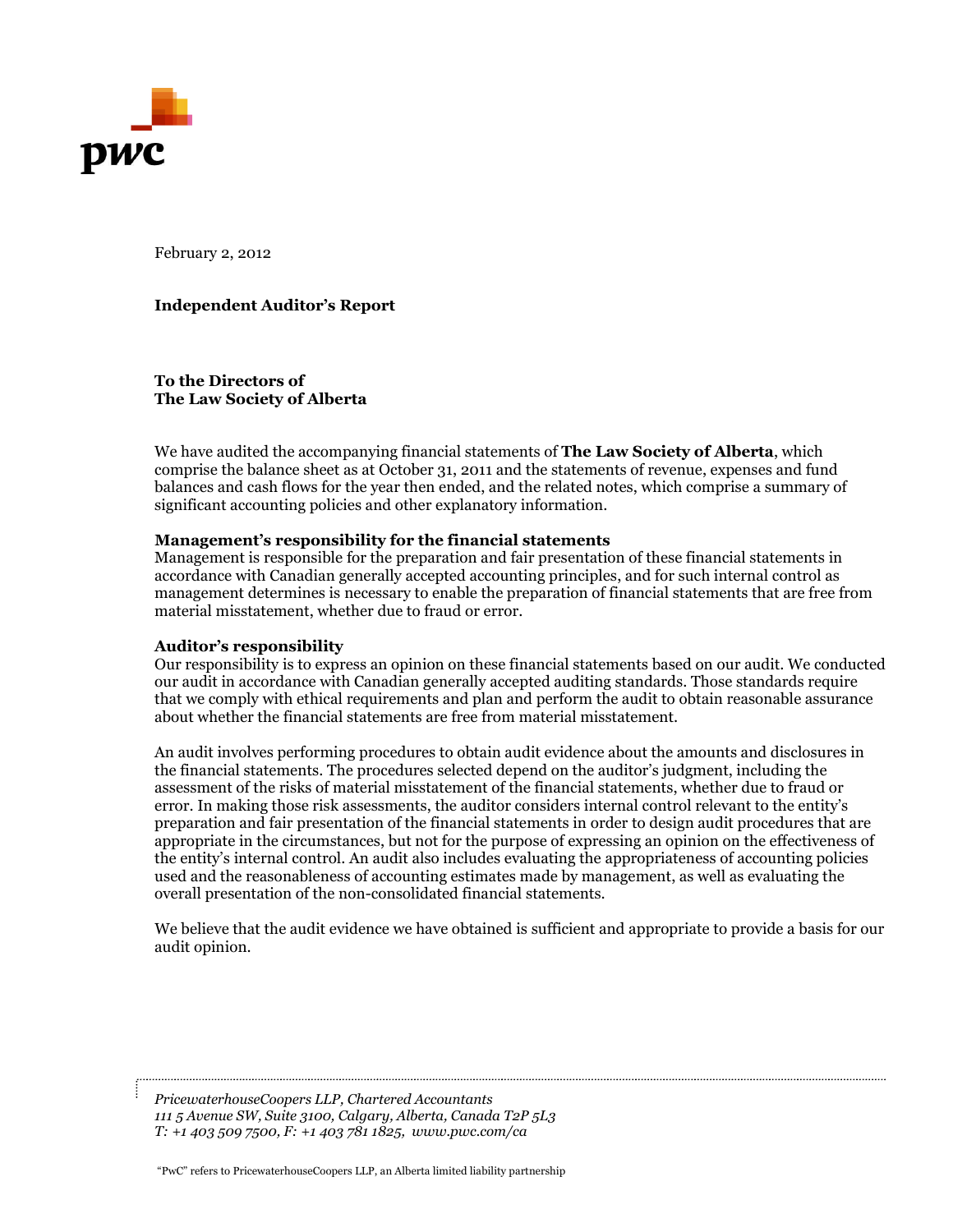

#### **Opinion**

In our opinion, the financial statements present fairly, in all material respects, the financial position of **The Law Society of Alberta** as at October 31, 2011 and the results of its operations and its cash flows for the year then ended in accordance with Canadian generally accepted accounting principles.

Pricewaterhouse Coopers LLP

**Chartered Accountants**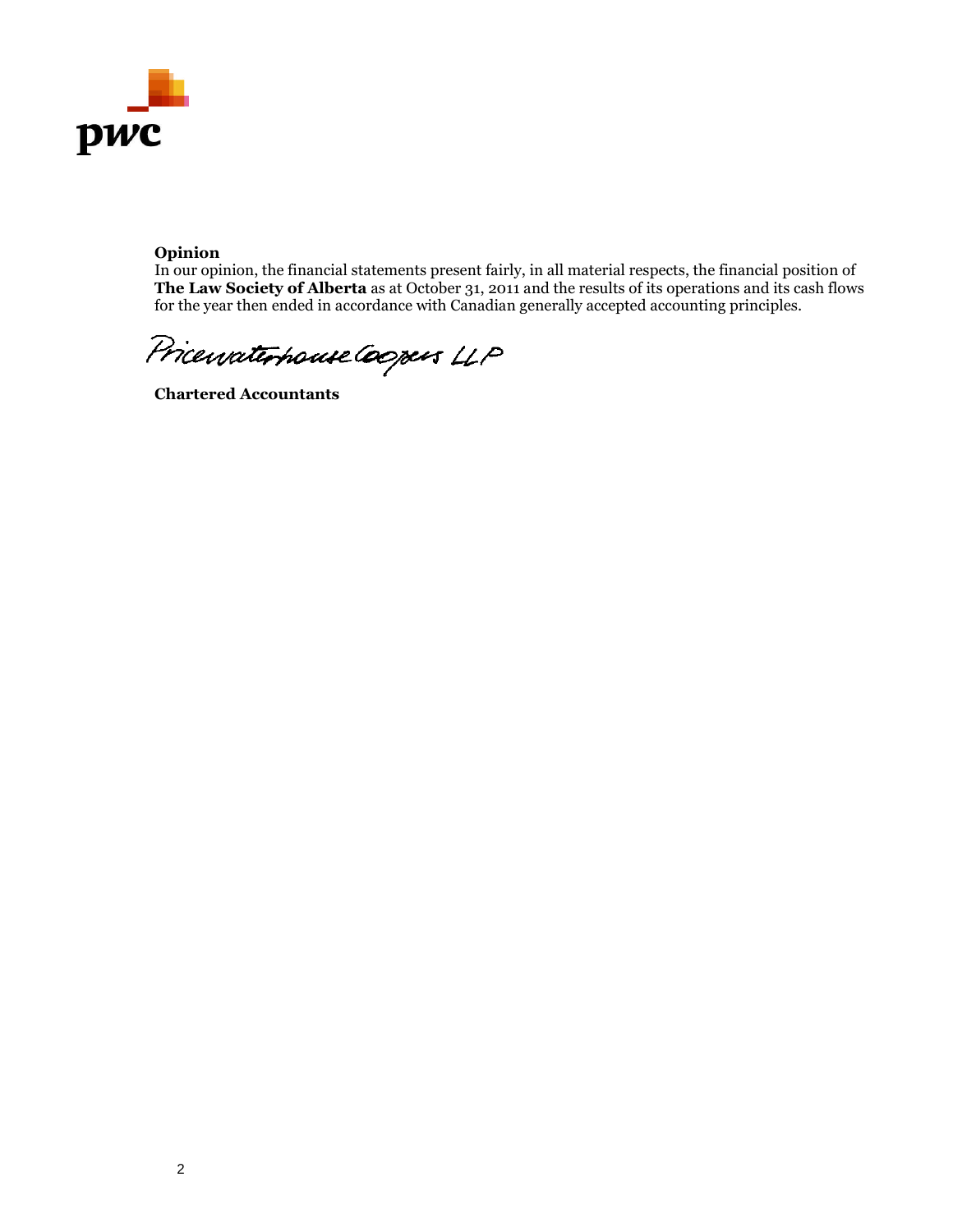## Non-consolidated Balance Sheet **As at October 31, 2011**

#### **General Fund \$ Assurance Fund \$ Viscount Bennett Trust Fund \$ 2011 \$ 2010 \$ Assets Current assets**  Cash and cash equivalents 2,675,086 1,330,250 141,060 4,146,396 3,341,473 Accounts receivable 199,230 158,970 3 358,203 328,570<br>Accrued interest 199,215 64,751 7,852 85,818 80,988 Accrued interest 13,215 64,751 7,852 85,818 80,988 Prepaid expenses 211,547 - 211,547 240,146 Interfund balances  $3,186$   $(3,186)$  3,102,264 1,550,785 148,915 4,801,964 3,991,177 **Investments** (note 3) 1,213,447 11,352,917 1,124,053 13,690,417 14,390,942 **Reinsurance recoverable** (note 6)  $\qquad \qquad -4.987,116$   $\qquad \qquad -4.987,116$   $\qquad \qquad 5,214,130$ **Trust assets** (note 4) 1,212,184 - 1,212,184 840,672 **Capital assets** (note 5) 1,985,425 1,333,354 1,333,354 7,513,320 17,890,818 1,272,968 26,677,106 25,770,275 **Liabilities Current liabilities**  Accounts payable and accrued liabilities 840,035 76,697 20,000 936,732 778,073 Due to The Alberta Lawyers Insurance Association (note 10) 3,666 - 3,666 - 3,666 4,228 Deferred lease inducement 77,342 77,342 77,342 77,342 77,342 77,342 77,342 77,342 Capital lease obligation (note 7) 971,332 76,697 20,000 1,068,029 859,643 **Long-term liabilities**  Reserve for claims and related costs (note 6)  $10,389,055$   $- 10,389,055$   $10,906,862$ Trust liabilities (note 4) 1,212,184 - 1,212,184 840,672 Pension plan payable (note 9) 739,069<br>Deferred lease inducement 167,574 167,574 244.914 Deferred lease inducement 167,574 - 167,574 - 167,574 - 167,574 - 167,574 - 167,574 - 167,574 - 167,574 - 167,574 - 167,574 - 167,574 - 167,574 - 167,574 - 168,261 - 169,261 - 169,261 - 169,261 - 169,261 - 169,261 - 169,26 Capital lease obligation (note 7)  $86,261$  -  $86,261$  2,205,088 10,389,055 - 12,594,143 12,646,679 3,176,420 10,465,752 20,000 13,662,172 13,506,322 **Fund balances**  Invested in capital assets 1,985,425 - 1,985,425 1,333,354 Externally restricted funds (note 8) Contingency reserve  $\begin{array}{ccccccccc}\n & - & 7,425,066 & & - & 7,425,066 & & 7,341,167 \\
\hline\n\text{Scholarship reserve} & & - & & - & 1,252,968 & & 1,252,968 & & 1,238,299\n\end{array}$ Scholarship reserve 1,252,968 1,252,968 1,252,968 1,252,968 1,252,968 1,252,968 1,252,968 1,252,968 1,238,299 Unrestricted funds 4,336,900 7,425,066 1,252,968 13,014,934 12,263,953 7,513,320 17,890,818 1,272,968 26,677,106 25,770,275

**Commitments** (note 10)

## **Approved by the Benchers**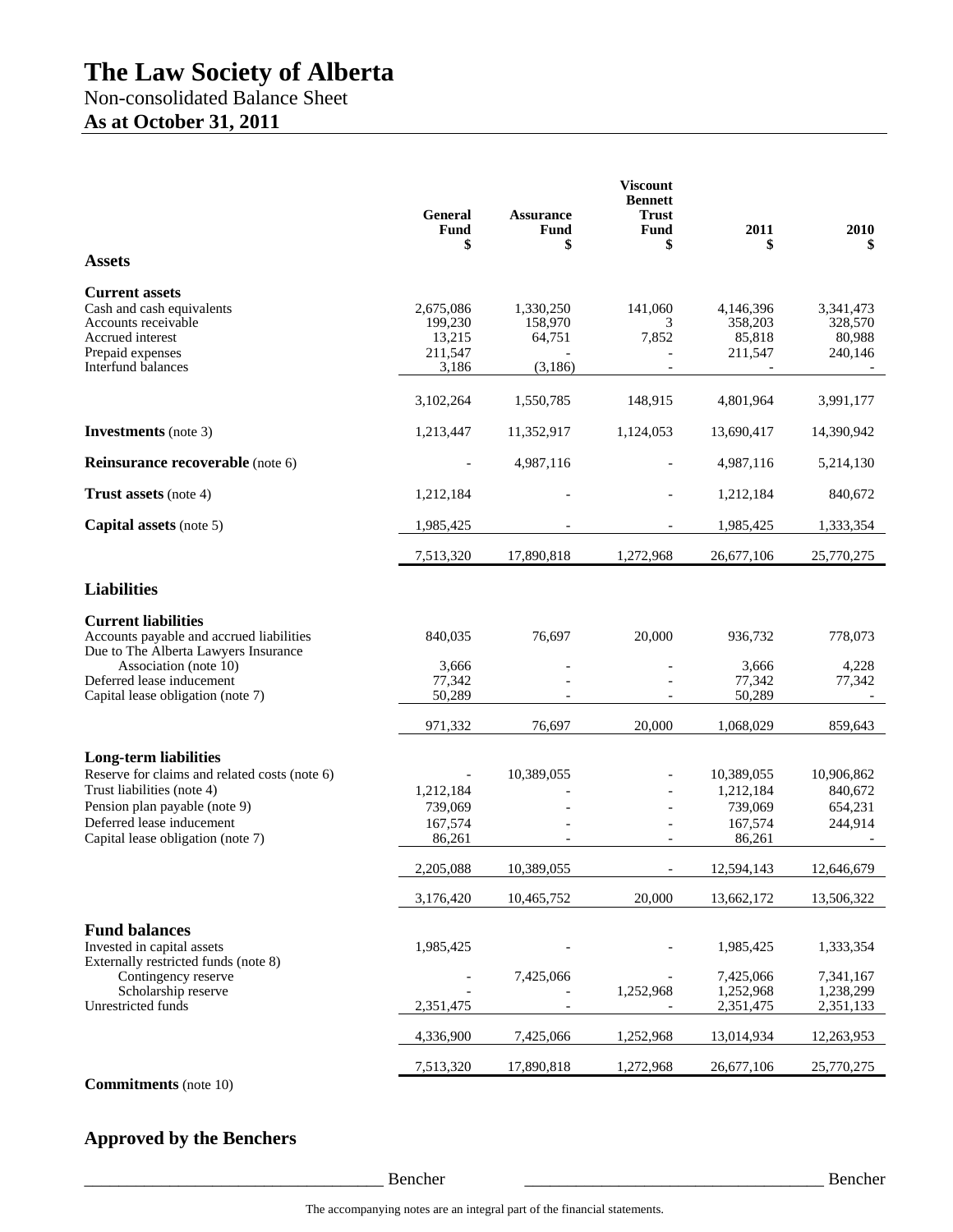Non-consolidated Statement of Revenue, Expenses and Fund Balances

## **For the year ended October 31, 2011**

|                                                      | <b>General</b><br>Fund<br>\$ | <b>Assurance</b><br>Fund<br>\$ | <b>Viscount</b><br><b>Bennett</b><br><b>Trust</b><br>Fund<br>\$ | 2011<br>\$         | 2010<br>\$         |
|------------------------------------------------------|------------------------------|--------------------------------|-----------------------------------------------------------------|--------------------|--------------------|
| Revenue                                              |                              |                                |                                                                 |                    |                    |
| Practice fees                                        | 15,619,211                   | 4,935,563                      |                                                                 | 20,554,774         | 18,262,079         |
| Investment income                                    | 97,528                       | 845,377                        | 86,159                                                          | 1,029,064          | 951,724            |
| Management fee (note 11)                             | 1,300,080                    |                                |                                                                 | 1,300,080          | 1,175,604          |
| Enrolment and application fees                       | 397,747                      |                                |                                                                 | 397,747            | 335,805            |
| Other                                                | 81,866                       |                                |                                                                 | 81,866             | 52,777             |
| Fines and penalties                                  | 36,500                       |                                |                                                                 | 36,500             | 36,000             |
|                                                      | 17,532,932                   | 5,780,940                      | 86,159                                                          | 23,400,031         | 20,813,989         |
| <b>Expenses</b>                                      |                              |                                |                                                                 |                    |                    |
| Corporate costs                                      |                              |                                |                                                                 |                    |                    |
| Premises operating costs                             | 1,293,500                    |                                |                                                                 | 1,293,500          | 997,991            |
| General corporate costs                              | 93,609                       | (1,498)                        |                                                                 | 92,111             | 52,149             |
| Amortization<br>Outside services                     | 817,608<br>99,723            | 58,571                         | 3,067                                                           | 817,608<br>161,361 | 746,257<br>194,659 |
| Indemnity bond fees                                  |                              | 259,985                        |                                                                 | 259,985            | 259,985            |
| Departmental costs                                   |                              |                                |                                                                 |                    |                    |
| Secretariat                                          | 1,244,978                    |                                |                                                                 | 1,244,978          | 1,243,980          |
| Counsel                                              | 1,573,922                    |                                | $\overline{\phantom{a}}$                                        | 1,573,922          | 1,265,945          |
| Trust safety                                         |                              | 2,329,709                      |                                                                 | 2,329,709          | 2,329,752          |
| Complaints                                           | 1,523,480                    |                                |                                                                 | 1,523,480          | 1,392,802          |
| Custodianships                                       |                              | 449,262                        |                                                                 | 449,262            | 473,230            |
| Membership                                           | 1,077,035                    |                                |                                                                 | 1,077,035          | 1,114,492          |
| Administration                                       | 1,411,572                    |                                | $\overline{\phantom{a}}$                                        | 1,411,572          | 1,305,495          |
| Human resources                                      | 529,357                      |                                | ÷.                                                              | 529,357            | 513,332            |
| Information technology                               | 1,569,212                    |                                |                                                                 | 1,569,212          | 1,202,233          |
| Accounting<br>Professionalism, competence, & access  | 521,909<br>687,956           |                                |                                                                 | 521,909<br>687,956 | 502,787<br>546,783 |
| Investigations                                       | 776,612                      |                                |                                                                 | 776,612            | 913,207            |
| Communications                                       | 587,842                      |                                |                                                                 | 587,842            | 474,296            |
| Privacy and records management                       | 357,480                      |                                |                                                                 | 357,480            | 357,775            |
| Member regulation administration                     | 792,233                      |                                |                                                                 | 792,233            | 628,281            |
| Practice review                                      | 301,745                      |                                |                                                                 | 301,745            | 279,056            |
| Policy and research                                  | 849,112                      |                                |                                                                 | 849,112            | 737,602            |
| Business enablement services                         | 665,471                      |                                |                                                                 | 665,471            |                    |
| Grants and contributions                             | 2,357,233                    |                                |                                                                 | 2,357,233          | 2,130,552          |
| Provision for claims & related costs (note 6)        | ÷,                           | 314,508                        |                                                                 | 314,508            | 1,552,385          |
| Scholarships                                         | $\sim$                       |                                | 40,000                                                          | 40,000             | 45,000             |
|                                                      | 19,131,589                   | 3,410,537                      | 43,067                                                          | 22,585,193         | 21,260,026         |
| Excess (deficiency) of revenue over expenses for the |                              |                                |                                                                 |                    |                    |
| year before other items                              | (1,598,657)                  | 2,370,403                      | 43,092                                                          | 814,838            | (446, 037)         |
| Other items:                                         |                              |                                |                                                                 |                    |                    |
| Unrealized gain (loss) on investments                | 33,327                       | (245, 407)                     | (28, 423)                                                       | (240, 503)         | 408.529            |
| Recovered costs                                      | 156,023                      | 20,623                         |                                                                 | 176,646            | 142,297            |
| Interfund management fees                            | 2,061,720                    | (2,061,720)                    |                                                                 |                    |                    |
| Excess of revenue over expenses for the year         | 652,413                      | 83,899                         | 14,669                                                          | 750,981            | 104,789            |
|                                                      |                              |                                |                                                                 |                    |                    |
| Fund balance – beginning of year                     | 3,684,487                    | 7,341,167                      | 1,238,299                                                       | 12,263,953         | 12,159,164         |
| Fund balance - end of year                           | 4,336,900                    | 7,425,066                      | 1,252,968                                                       | 13,014,934         | 12,263,953         |

The accompanying notes are an integral part of the financial statements.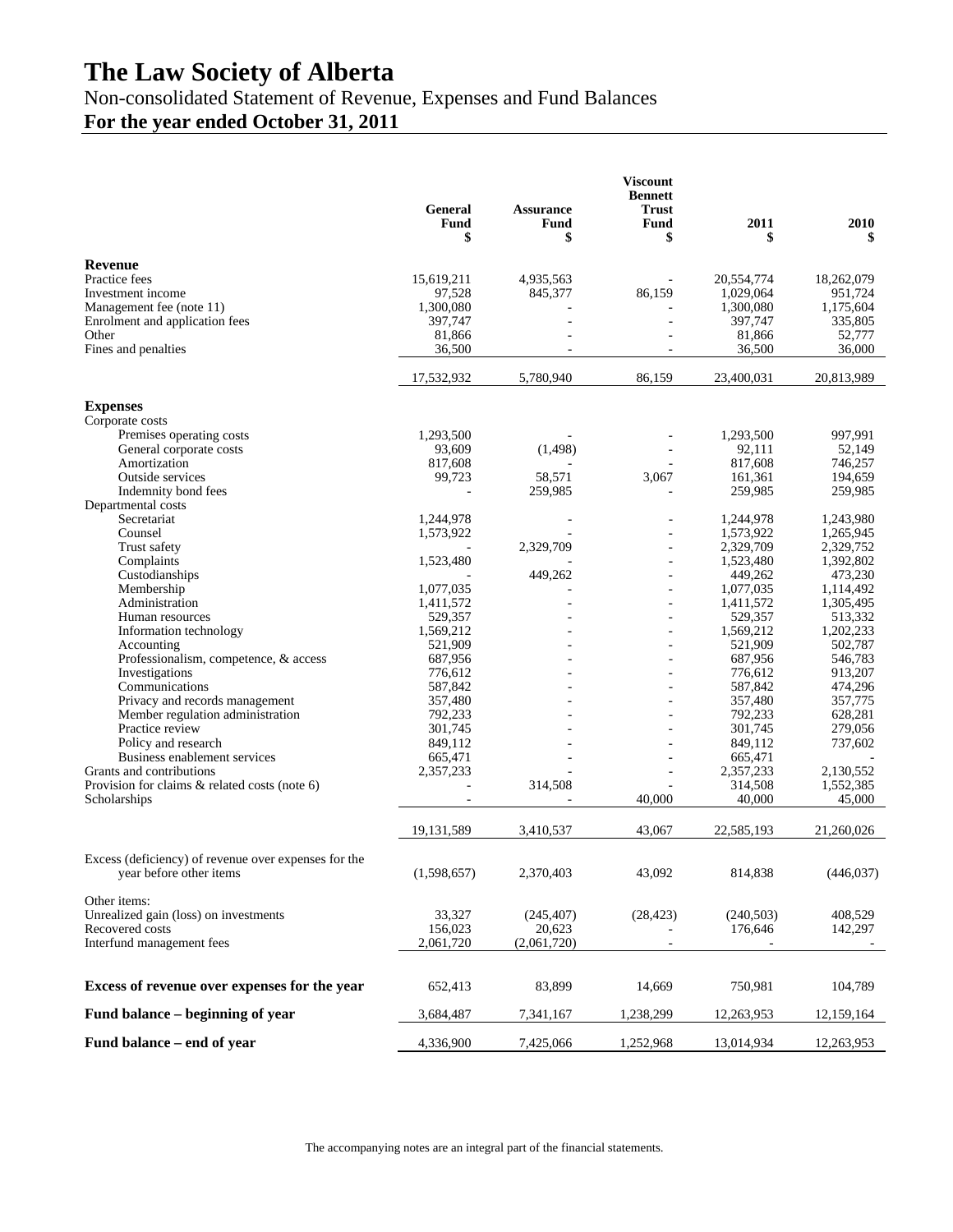Non-consolidated Statement of Cash Flows

**For the year ended October 31, 2011** 

|                                                                                                                                                                              | <b>General</b><br><b>Fund</b><br>\$        | <b>Assurance</b><br>Fund<br>\$   | <b>Viscount</b><br><b>Bennett</b><br><b>Trust</b><br><b>Fund</b><br>\$      | 2011<br>\$                                               | 2010<br>S                                                    |
|------------------------------------------------------------------------------------------------------------------------------------------------------------------------------|--------------------------------------------|----------------------------------|-----------------------------------------------------------------------------|----------------------------------------------------------|--------------------------------------------------------------|
| Cash provided by (used in)                                                                                                                                                   |                                            |                                  |                                                                             |                                                          |                                                              |
| <b>Operating activities</b><br>Excess of revenue over expenses for the year<br>Items not affecting cash                                                                      | 652,413                                    | 83,899                           | 14,669                                                                      | 750,981                                                  | 104,789                                                      |
| Amortization<br>(Gain) loss on sale of investments<br>Unrealized (gain) loss on investments<br>Provision for claims & related costs (note 6)<br>Decrease in lease inducement | 817,608<br>4,011<br>(33, 327)<br>(77, 340) | (439, 180)<br>245,407<br>314,508 | (46, 253)<br>28,423<br>$\overline{\phantom{a}}$<br>$\overline{\phantom{a}}$ | 817,608<br>(481, 422)<br>240,503<br>314,508<br>(77, 340) | 746,257<br>(424,062)<br>(408, 529)<br>1,552,385<br>(77, 340) |
|                                                                                                                                                                              | 1,363,365                                  | 204.634                          | (3.161)                                                                     | 1,564,838                                                | 1,493,500                                                    |
| Change in non-cash working capital items<br>Claims and related costs paid – net of recoveries                                                                                | 275,250                                    | (142, 528)                       | 19,511                                                                      | 152,233                                                  | (214, 574)                                                   |
| (note 6)<br>Increase in pension plan payable                                                                                                                                 | 84,838                                     | (605, 301)                       | $\overline{\phantom{a}}$                                                    | (605, 301)<br>84,838                                     | (45, 140)<br>86,317                                          |
|                                                                                                                                                                              | 1,723,453                                  | (543, 195)                       | 16,350                                                                      | 1,196,608                                                | 1,320,103                                                    |
| <b>Investing activities</b><br>Proceeds on disposal of investments<br>Purchase of investments<br>Purchase of capital assets                                                  | 261,176<br>(225, 553)<br>(1, 333, 129)     | 6,467,364<br>(5,576,853)         | 232,686<br>(217, 376)                                                       | 6,961,226<br>(6,019,782)<br>(1, 333, 129)                | 7,789,016<br>(7,946,939)<br>(453, 911)                       |
|                                                                                                                                                                              | (1,297,506)                                | 890,511                          | 15,310                                                                      | (391, 685)                                               | (611, 835)                                                   |
| Increase in cash and cash equivalents                                                                                                                                        | 425,947                                    | 347,316                          | 31,660                                                                      | 804,923                                                  | 708,268                                                      |
| Cash and cash equivalents – beginning of<br>the year                                                                                                                         | 2,249,139                                  | 982,934                          | 109,400                                                                     | 3,341,473                                                | 2,633,205                                                    |
| Cash and cash equivalents – end of the<br>year                                                                                                                               | 2,675,086                                  | 1,330,250                        | 141,060                                                                     | 4,146,396                                                | 3,341,473                                                    |
| Cash and cash equivalents comprised of:<br>Cash<br>Treasury bills                                                                                                            | 118,217<br>2,556,869                       | 131,881<br>1,198,369             | 28,394<br>112,666                                                           | 278,492<br>3,867,904                                     | 286,545<br>3,054,928                                         |
|                                                                                                                                                                              | 2,675,086                                  | 1,330,250                        | 141,060                                                                     | 4,146,396                                                | 3,341,473                                                    |
| Interest received                                                                                                                                                            | 101,194                                    | 290,659                          | 28,097                                                                      | 419,950                                                  | 419,604                                                      |

The accompanying notes are an integral part of the financial statements.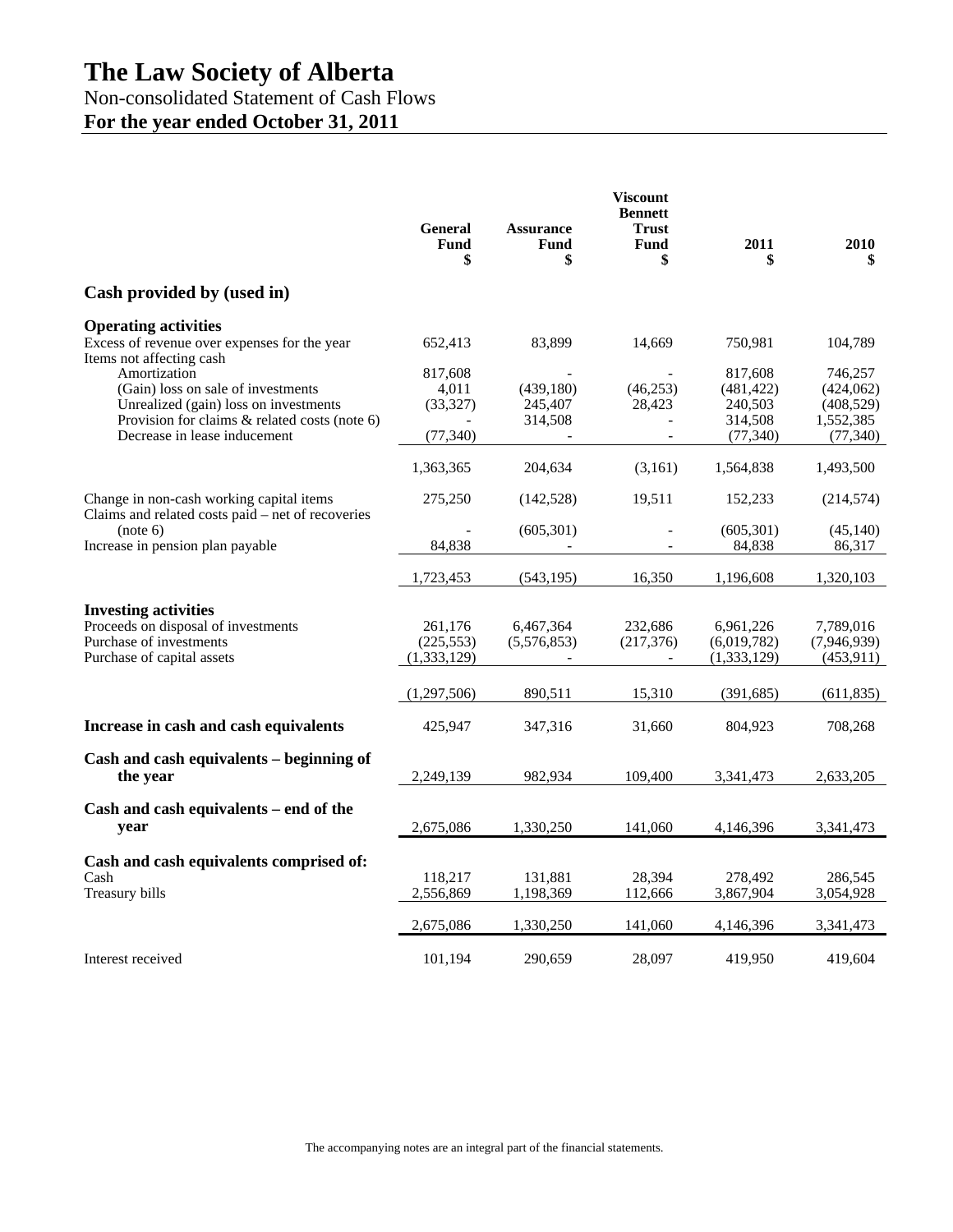## **1 General**

The Law Society of Alberta (the "Society") operates under the authority of the Legal Profession Act, Chapter L-8, Revised Statutes of Alberta 2000. The Society administers programs which help promote a high standard of legal services and professional conduct through governance and regulation of an independent legal profession. The financial statements of the Society are prepared on a non-consolidated basis (refer to Note 10 "Related Party Transactions").

## **2 Summary of significant accounting policies**

#### **Fund accounting**

The Society has the following funds:

#### **General Fund**

The General Fund is an unrestricted fund which provides for the administration and governance of the Society's day to day business.

#### **Assurance Fund**

The Assurance Fund is a restricted fund which is maintained to reimburse, at the discretion of the Benchers, the principal amount of losses caused by a member through the misappropriation or wrongful conversion of money or other property entrusted to or received by a member in the member's capacity as a barrister and solicitor and in the course of the member's practice as a barrister and solicitor.

In addition, the Assurance Fund is maintained to provide for the cost of review of members' trust accounts, custodianships and the investigation of claims.

#### **Viscount Bennett Trust Fund**

The Viscount Bennett Trust Fund is a restricted fund, the principal of which was gifted to the Society by the Right Honourable Viscount Bennett. The income generated by this fund is to be used for scholarships for students-at-law, resident in Alberta.

#### **Financial Instruments**

Financial Instruments are initially recognized at fair value on the balance sheet. The Society has classified each financial instrument into the following categories:

| Category              | <b>Financial Instrument</b>                          |
|-----------------------|------------------------------------------------------|
| Loans and receivables | Accounts receivable, accrued interest, reinsurance   |
|                       | recoverable                                          |
| Held-for-trading      | Investments, cash and cash equivalents, trust assets |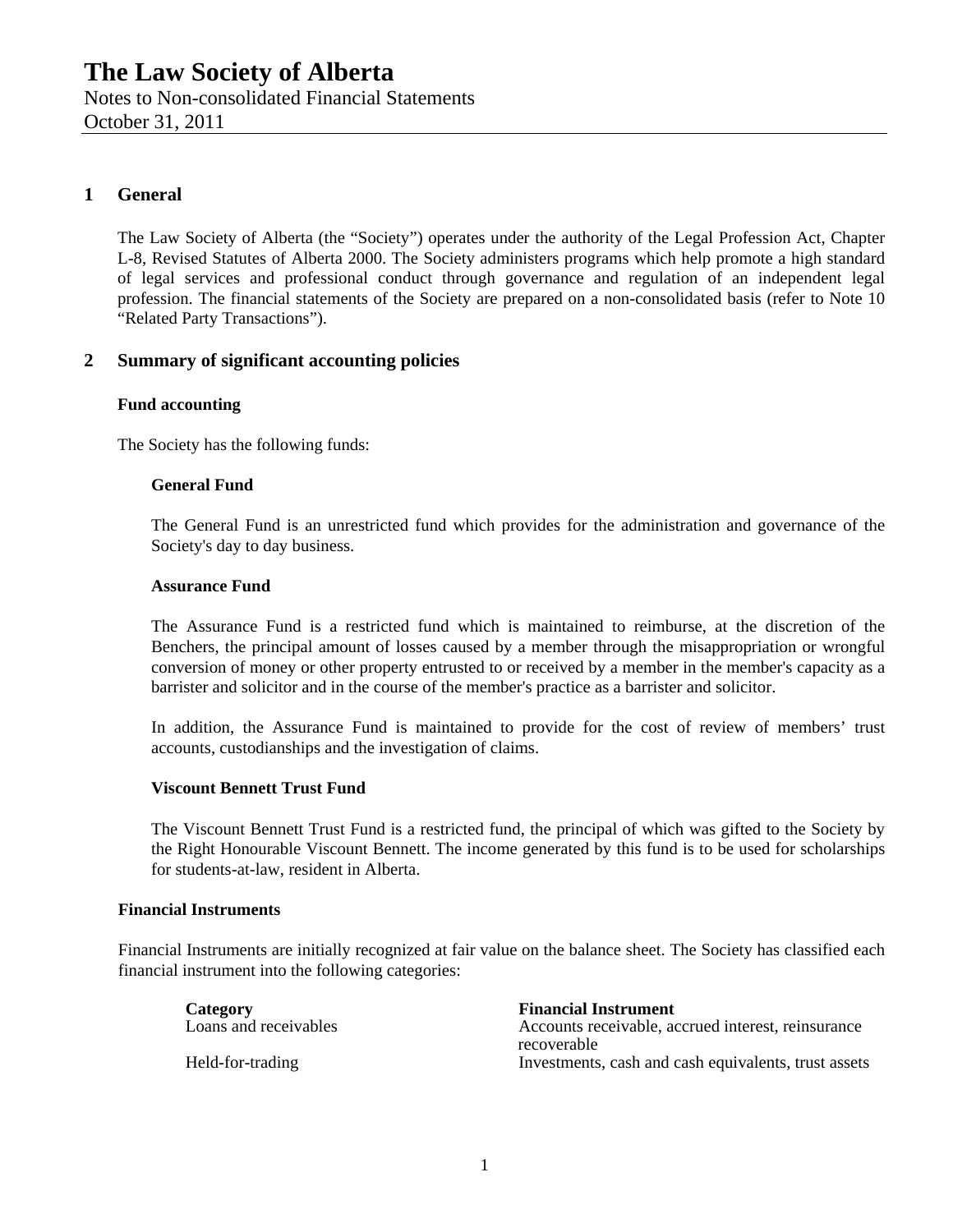Financial liabilities Accounts payable and accrued liabilities, due to the Alberta Lawyers Insurance Association, pension plan payable, capital lease payable, trust liabilities

Financial instruments must initially be recognized at fair value on the balance sheet. Subsequent measurement of the financial instruments is based on their classification. Financial loans and receivables and other financial liabilities are measured at cost or amortized cost. Held-for-trading instruments are measured at fair market value with unrealized gains or losses recognized in the statement of revenue, expenses and fund balances.

The Society has elected not to adopt CICA Handbook Sections 3862 "Financial Instruments – Disclosures" and 3863 "Financial Instruments – Presentation and Disclosure" as permitted by the Accounting Standards Board.

#### **Revenue recognition**

Members' fees set by the Benchers, which are billed in January, are recognized in the General Fund as revenue in the fiscal period in which they are due. The Assurance Fund levy is also set by the Benchers and is billed at the same time as members' fees. The levy is recognized in the Assurance Fund as revenue in the fiscal period in which it is due. Members' fees and the levy are included in the line item titled practice fees. Investment income earned on investments is recognized in the fund in which the investments are maintained.

#### **Recoveries**

Recoveries from insurers and other third parties are recorded as revenue when they can be reasonably estimated and collectability is reasonably assured. Otherwise, the recovery is recorded when received.

#### **Reserve and Provision for claims and related costs**

The provision for claims and related costs of the Assurance Fund is based upon the change from year to year in the reinsurance recoverable and reserve for claims and related costs. The reserve value is based on the actuarially determined discounted cost of possible claims and related costs as at the end of the fiscal year.

The Society's actuary is engaged to provide an annual valuation of the reserve for claims and related costs for the Assurance Fund in accordance with the standards of practice adopted by the Canadian Institute of Actuaries. For the purpose of this actuarial valuation, the actuary made use of certain information contained in the Society's financial records.

#### **Reinsurance recoverable**

In the normal course of business, the Society seeks to limit exposure to losses on large risks by purchasing reinsurance from reinsurers. The amounts reported in the balance sheet include estimates of amounts expected to be recovered from reinsurers on incurred losses that have not yet been paid.

The provision for claims and related costs has been disclosed on a gross basis with an offsetting asset reflecting the reinsurance recoverable.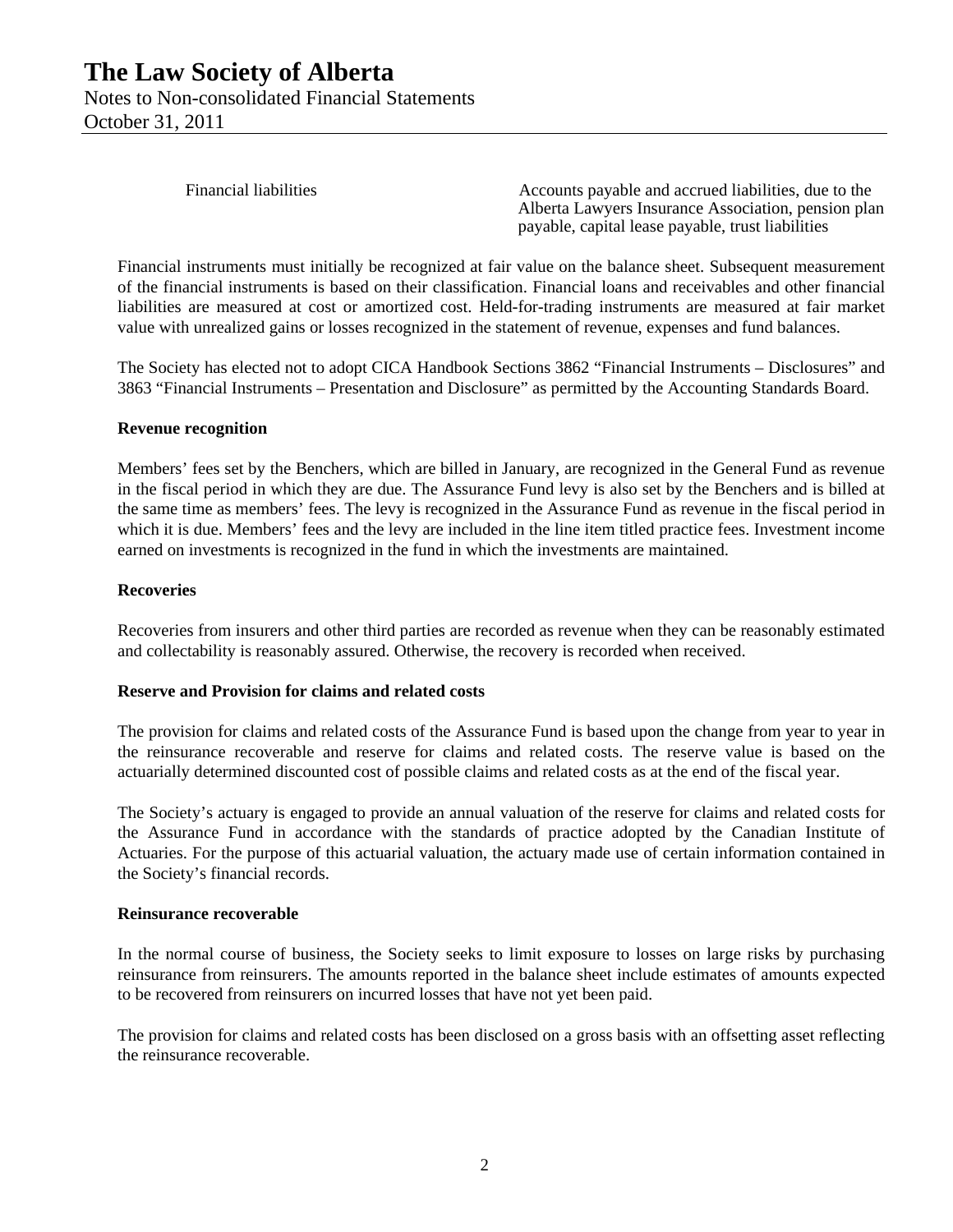Notes to Non-consolidated Financial Statements

October 31, 2011

## **Cash and cash equivalents**

Cash and cash equivalents include cash and short-term investments that are highly liquid and are readily convertible to known amounts of cash and are subject to insignificant risk of change in value.

### **Investments**

Investments are carried at market value with unrealized gains or losses recognized directly in the statement of revenue, expenses and fund balances.

#### **Capital assets**

Capital assets are recorded at cost net of accumulated amortization. Amortization is calculated on a straight-line basis at the following annual rates:

| Furniture and equipment                     | 20%                                          |
|---------------------------------------------|----------------------------------------------|
| Furniture and equipment under capital lease | 20%                                          |
| Computer                                    | 33-1/3%                                      |
| Leasehold improvements                      | Over lease term (ranging from 4 to 10 years) |

### **Deferred lease inducement**

The deferred lease inducement, representing the benefit of cash inducements, is amortized over the remaining term of the applicable lease.

#### **Post-employment benefits**

The Society maintains pension plans which provide defined benefit and defined contribution pension benefits. Pension costs and obligations for the defined benefit pension plans are determined using the projected benefit method and are charged to the statement of revenue, expense and fund balances based upon the actuarial valuation calculation.

Pension plan assets of the registered pension plan (RPP) are measured at fair value and the expected return on pension plan assets is determined using market related values. The supplemental retirement plan (SRP) does not hold any assets. The transitional obligation for the RPP is amortized on a straight-line basis over the average remaining service period of the employees in effect at November 1, 2004. The transitional obligation for the SRP has been reflected immediately. There is no amortization of adjustments arising from amendments for either the RPP or SRP as these items are nil. The excess of the net actuarial gain or loss over 10% of the greater of the benefit obligation and the fair value of plan assets is amortized over the average remaining service period of the active employees.

#### **Income taxes**

The Society meets the qualifications of a non-profit organization as defined in the Income Tax Act and, as such, is exempt from income taxes.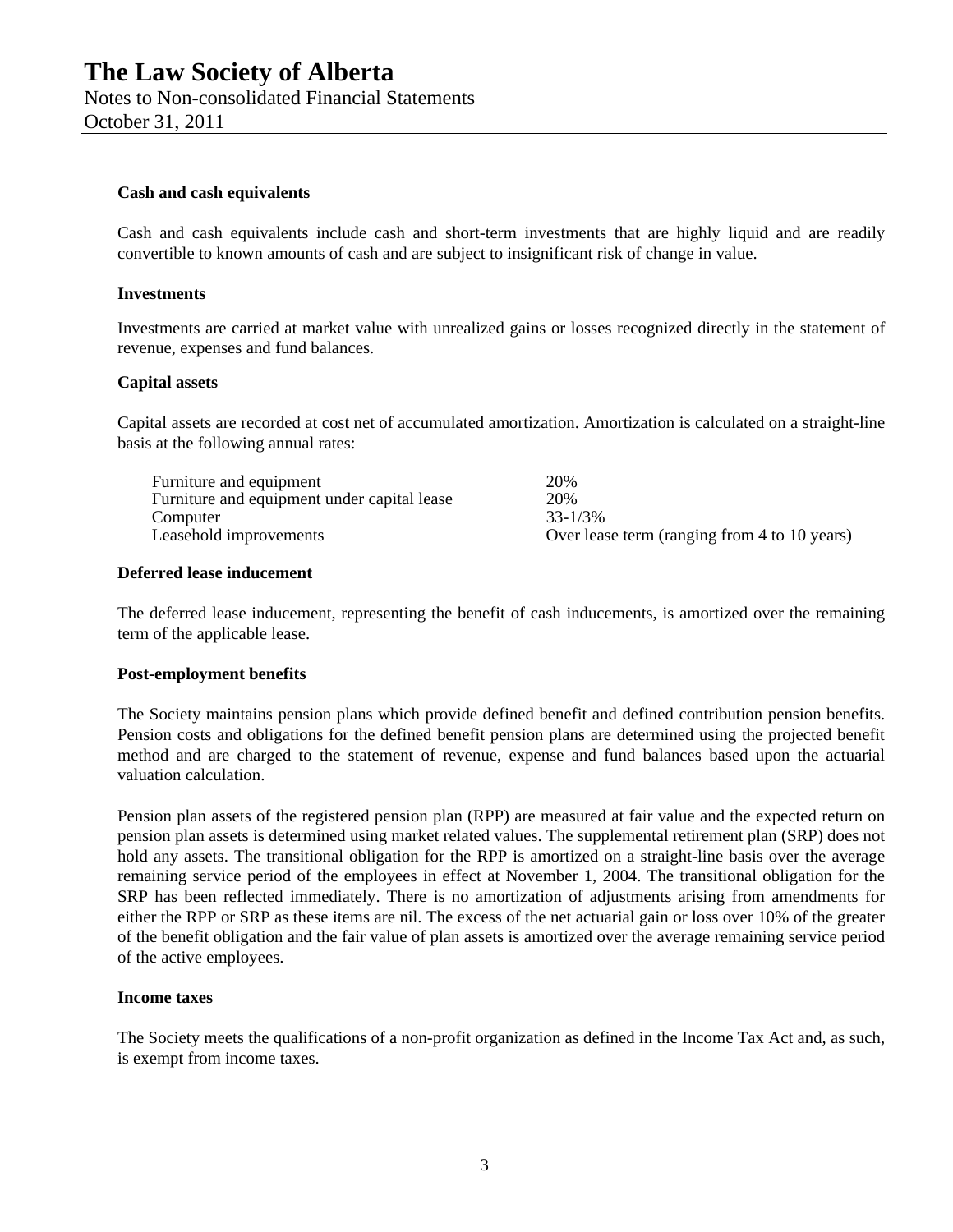#### **Donated services**

A portion of the Society's work is dependent on the voluntary service of many members, particularly the significant contribution of the Benchers. These services are not normally purchased by the Society and due to the difficulty in determining their fair value, donated services are not recognized in these financial statements.

#### **Use of estimates**

Some items in the financial statements are measured using management's best estimates based on assumptions that reflect the most probable set of economic conditions and planned course of action. It is possible, based on existing knowledge, that changes in future conditions would require a material change in the recognized amounts of certain items.

#### **Comparative figures**

Certain prior year figures have been reclassified to conform to the current year's presentation.

#### **3 Investments**

The Society's investments are managed under contract with an investment manager and consist of bonds and equities.

Investments at October 31 are as follows:

|                                                   | 2011<br>\$ | 2010<br>\$ |
|---------------------------------------------------|------------|------------|
| <b>Bonds denominated in Canadian dollars:</b>     |            |            |
| Corporate                                         | 2,888,361  | 3,253,774  |
| Municipal government                              | 378,621    | 680,818    |
| Provincial government                             | 2,064,991  | 2,025,507  |
| Federal government                                | 2,692,353  | 2,655,009  |
|                                                   | 8,024,326  | 8,615,108  |
| Equities denominated in the following currencies: |            |            |
| Canadian dollar                                   | 2,326,534  | 2,425,330  |
| United States dollar                              | 1,852,365  | 2,104,058  |
| All others                                        | 1,487,192  | 1,246,446  |
|                                                   | 5,666,091  | 5,775,834  |
|                                                   | 13,690,417 | 14,390,942 |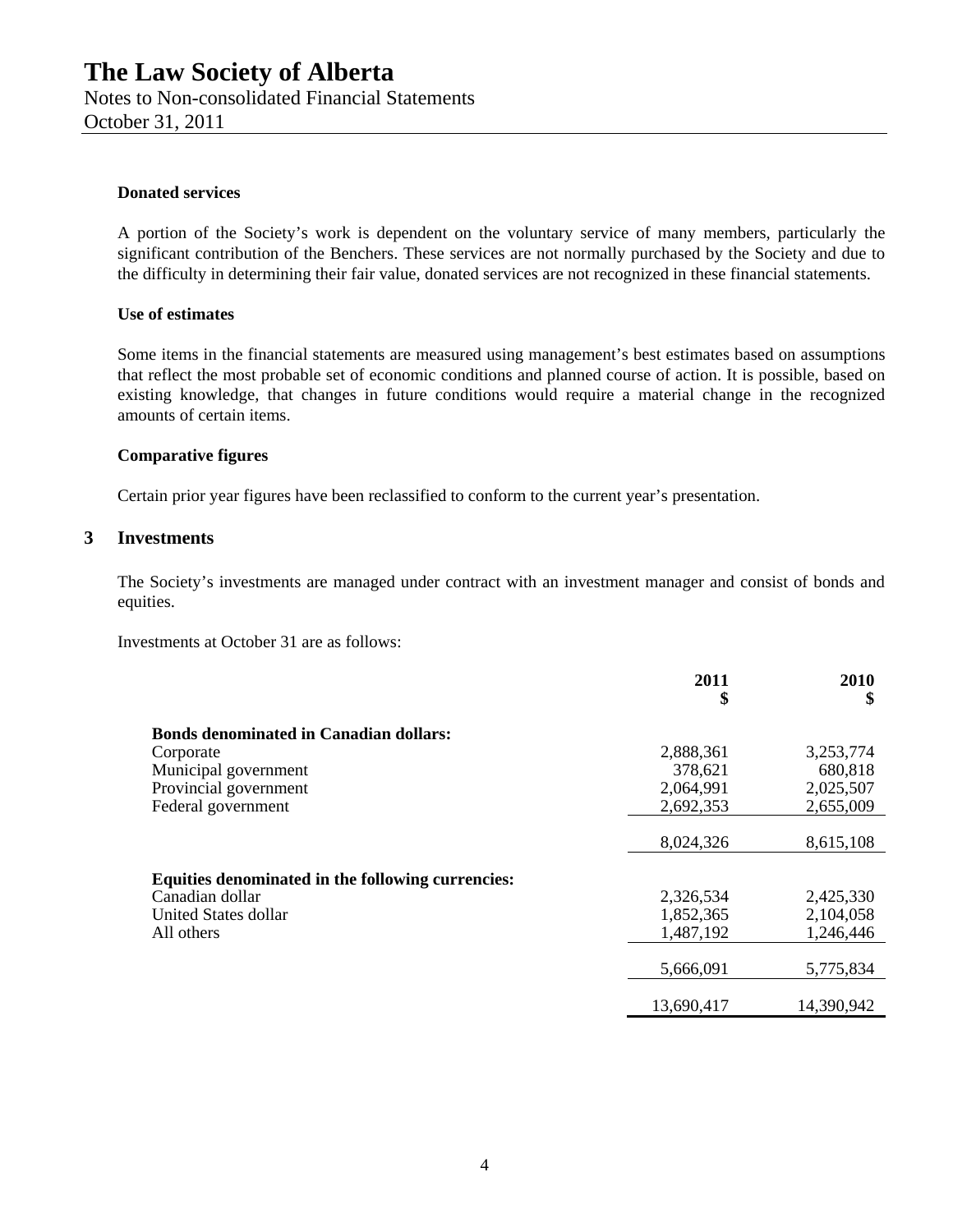## **4 Trust assets and liabilities**

The Legal Profession Act provides that lawyers' trust funds which cannot be disbursed may be forwarded to the Society. In 2011, approximately \$430,000 (2010 – \$158,000) was received. The Society holds the funds in trust for a five year period, refunds amounts to claimants as appropriate, and thereafter forwards any unclaimed funds to the Alberta Law Foundation. Amounts forwarded to the Alberta Law Foundation for the 2011 fiscal year end were approximately \$58,000 (2010 – \$29,000).

## **5 Capital assets**

|                         | 2011       |                                          |                  | 2010             |  |
|-------------------------|------------|------------------------------------------|------------------|------------------|--|
|                         | Cost<br>\$ | <b>Accumulated</b><br>amortization<br>\$ | <b>Net</b><br>\$ | <b>Net</b><br>\$ |  |
| Furniture and equipment | 411,221    | 152,971                                  | 258,250          | 116,424          |  |
| Computer                | 2,247,047  | 1,654,903                                | 592,144          | 714,849          |  |
| Leasehold improvements  | 2,206,292  | 1,071,261                                | 1,135,031        | 502,081          |  |
|                         | 4,864,560  | 2,879,135                                | 1,985,425        | 1,333,354        |  |

Included in furniture and equipment are assets acquired through capital lease with a net book value of \$142,487.

## **6 Reserve for claims and related costs**

The change in reinsurance recoverable is summarized as follows:

|                                              | 2011       | 2010      |
|----------------------------------------------|------------|-----------|
| Reinsurance recoverable – beginning of year  | 5,214,130  | 3,697,691 |
| (Decrease) increase due to claims experience | (227, 014) | 1,516,439 |
| Reinsurance recoverable – end of year        | 4,987,116  | 5,214,130 |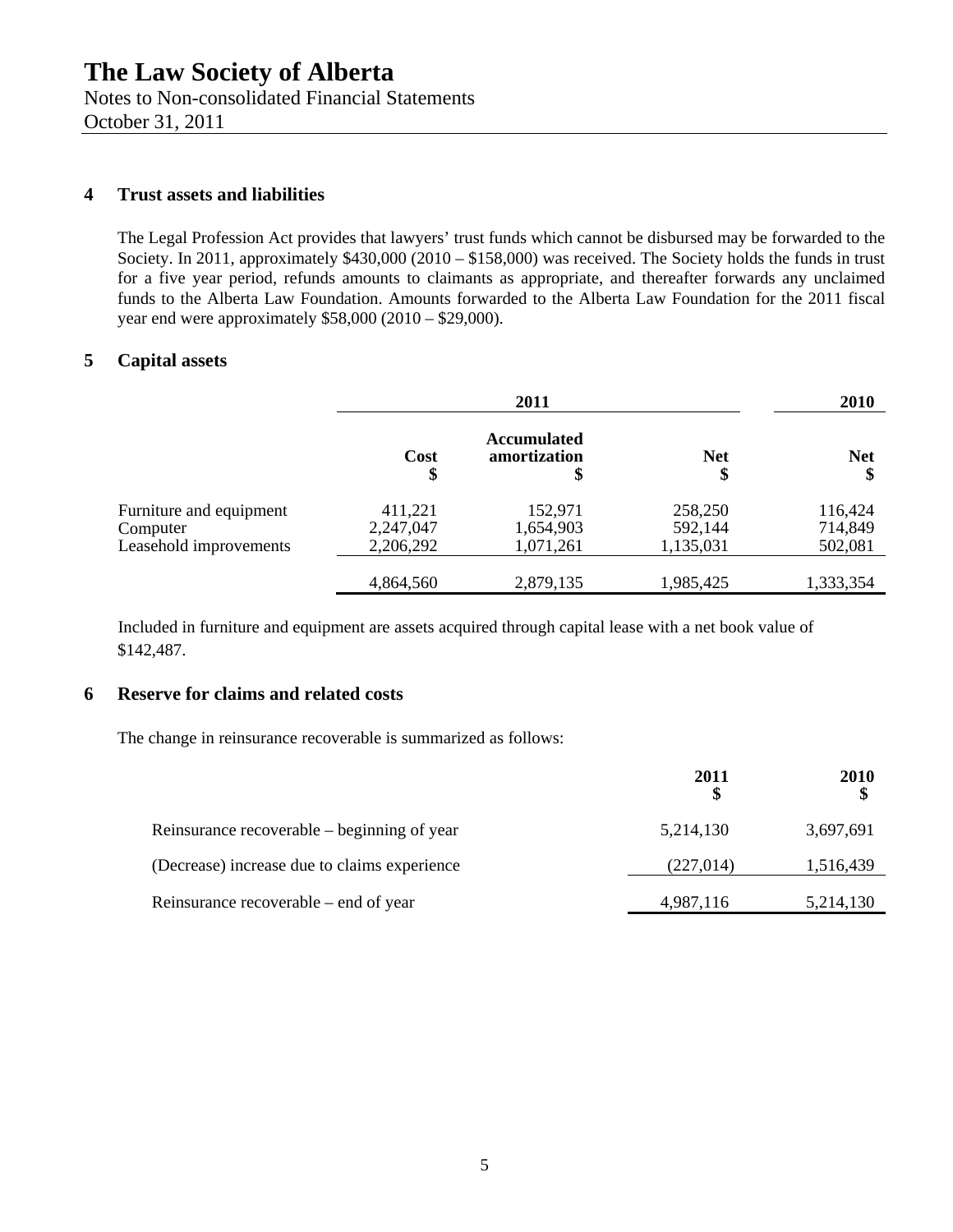Notes to Non-consolidated Financial Statements

October 31, 2011

The change in the reserve for claims and related costs is summarized as follows:

|                                                                                                                                                                     | 2011<br>\$                                    | 2010<br>\$                                   |
|---------------------------------------------------------------------------------------------------------------------------------------------------------------------|-----------------------------------------------|----------------------------------------------|
| Reserve for claims and related costs – beginning of year                                                                                                            | 10,906,862                                    | 7,883,178                                    |
| Claims paid<br>Related costs paid and accrued<br>Recoveries from members and third parties                                                                          | (584, 933)<br>(25,710)<br>5,342<br>(605, 301) | (40, 724)<br>(11, 491)<br>7,075<br>(45, 140) |
| Increase due to claims experience                                                                                                                                   | 87,494                                        | 3,068,824                                    |
| Reserve for claims and related costs – end of year                                                                                                                  | 10,389,055                                    | 10,906,862                                   |
| Case reserves with provision for adverse deviation<br>Provision for development and claims incurred but not reported<br>Provision for internal claim administration | 5,470,221<br>4,577,183<br>341,651             | 4,967,572<br>5,658,429<br>280,861            |
| <b>Reserve for claims and related costs</b>                                                                                                                         | 10,389,055                                    | 10,906,862                                   |

A portion of the reserve for claims and related costs is expected to be paid within the next fiscal year. This amount cannot be reasonably determined and therefore has not been included in current liabilities.

In summary, the net exposure is summarized as follows:

|                                                                                                         | 2011<br>\$                      | 2010<br>\$                      |
|---------------------------------------------------------------------------------------------------------|---------------------------------|---------------------------------|
| Reserve for claims and related costs – beginning of year<br>Reinsurance recoverable – beginning of year | 10,906,862<br>(5,214,130)       | 7,883,178<br>(3,697,691)        |
| Net exposure – beginning of year                                                                        | 5,692,732                       | 4,185,487                       |
| Claims paid<br>Related costs paid and accrued<br>Recoveries from members and third parties              | (584, 933)<br>(25,710)<br>5,342 | (40, 724)<br>(11, 491)<br>7,075 |
|                                                                                                         | 5,087,431                       | 4,140,347                       |
| Provision for claims and related costs                                                                  | 314,508                         | 1,552,385                       |
| Net exposure $-$ end of year                                                                            | 5,401,939                       | 5,692,732                       |
| Reserve for claims and related costs – end of year<br>Reinsurance recoverable – end of year             | 10,389,055<br>(4,987,116)       | 10,906,862<br>(5,214,130)       |
| Net exposure $-$ end of year                                                                            | 5,401,939                       | 5,692,732                       |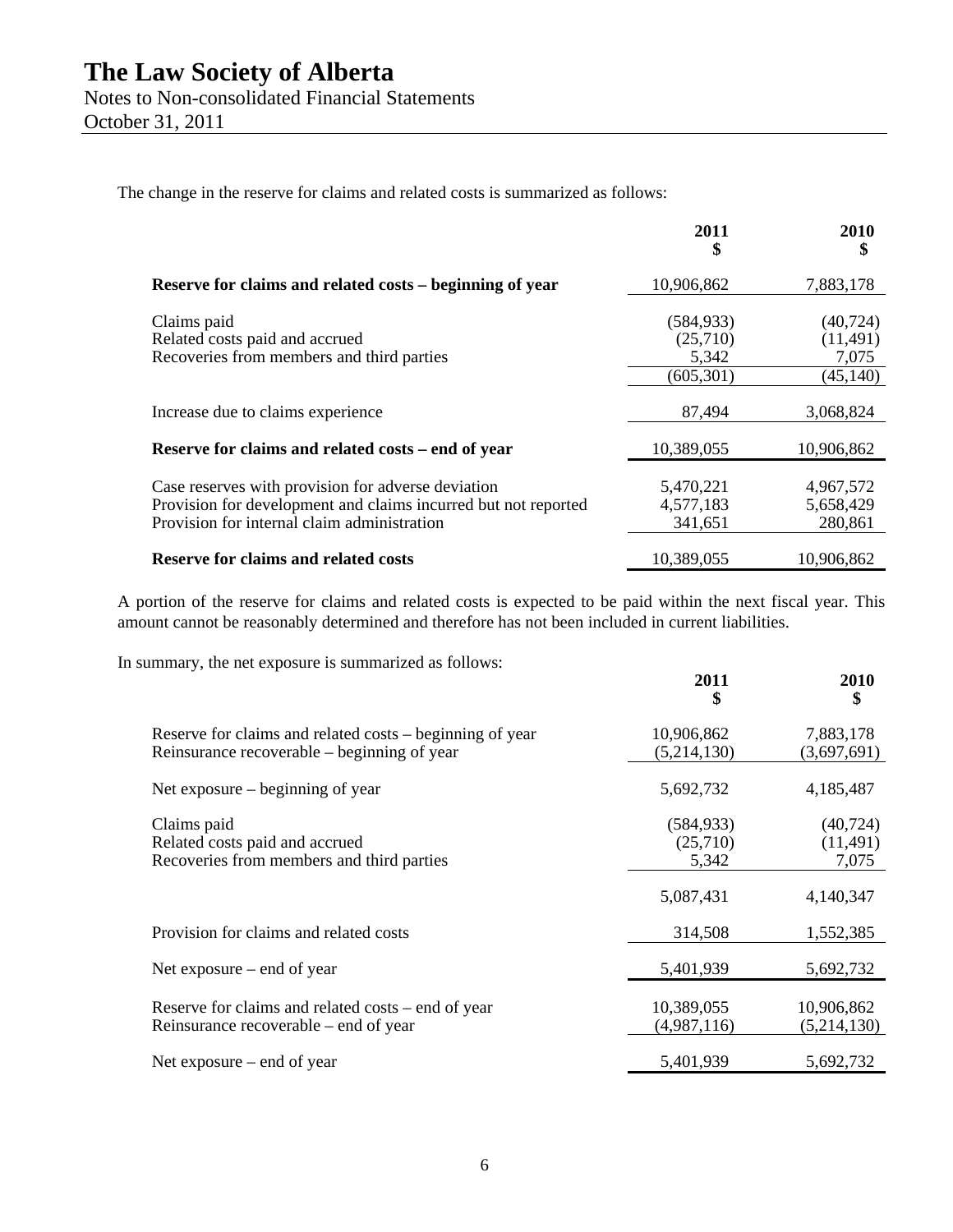The discount rate applied by the actuary at October 31, 2011 is 3.5% (2010 – 3.97%). The undiscounted reserve balance at October 31, 2011 is \$9.2 million (2010 – \$9.8 million).

Claims which took place prior to March 10, 1986 and reported by March 10, 1987 are insured by a \$15,000,000 bond, with a \$250,000 deductible. Claims occurring after March 10, 1986 and before November 1, 1997 are not insured by bond coverage. Effective November 1, 1997, the Society purchased an indemnity bond of \$2,000,000 with a \$1,000,000 deductible. Effective November 1, 2001, the Society purchased an indemnity bond of \$10,000,000 with a \$1,000,000 deductible. Effective November 1, 2007, the Society purchased an indemnity bond of \$10,000,000 with a \$1,500,000 deductible.

### **7 Capital lease obligation**

The Society's capital lease obligation is as follows:

|                              | \$      |
|------------------------------|---------|
| 2012                         | 50,289  |
| 2013                         | 50,289  |
| 2014                         | 35,972  |
| Total minimum lease payments | 136,550 |

Interest expense incurred on the lease for the year amounted to \$11,786 at an annual interest rate of 8%.

#### **8 Restricted funds**

#### **Contingency reserve**

The Contingency reserve is for future liabilities that may arise as a result of significant adverse claims experience. In the current year, revenue exceeded expenses and management fees of the Assurance Fund by \$83,899 (2010 – \$534,013 drawn from the reserve) and this amount, therefore, was added to the reserve.

#### **Scholarship reserve**

In the current year, revenues were in excess of expenses by \$14,669 and this amount was, therefore, added to the reserve (2010 – \$48,009).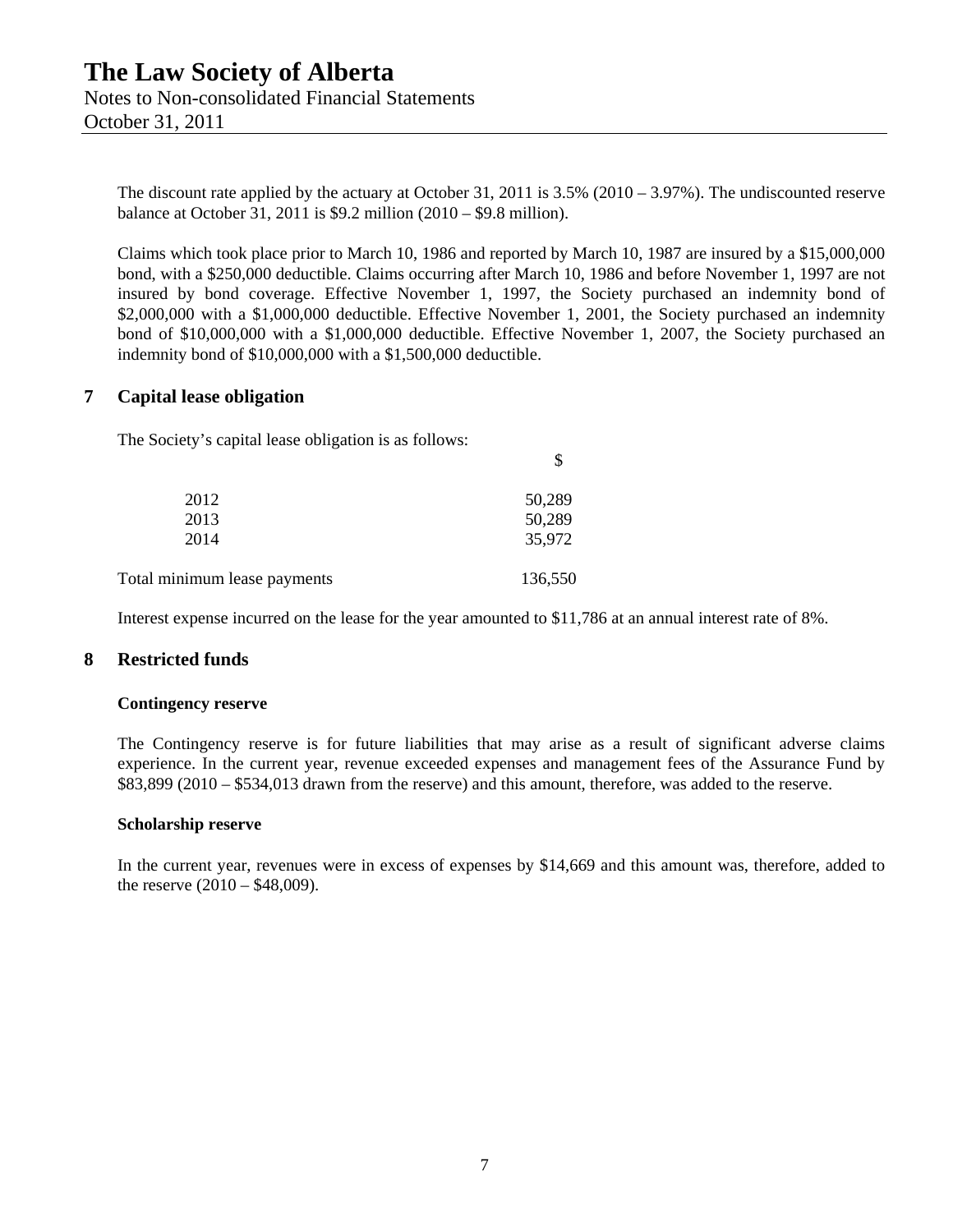## **9 Pension plan**

#### **a) Pension plan payable**

| 1 Cholon piùil puyusic                                   | 2011<br>\$         | <b>2010</b>        |
|----------------------------------------------------------|--------------------|--------------------|
| Pension accrued liability<br>Supplemental plan liability | 150,934<br>588,135 | 142,457<br>511,774 |
|                                                          | 739,069            | 654,231            |

b) The Society provides a non-contributory defined benefit pension plan to eligible management employees based on earnings and years of service. On advice of the actuary as of October 31, 2011, the details of the pension plan are as follows:

|                                                    | 2011<br>\$ | 2010<br>\$ |
|----------------------------------------------------|------------|------------|
| <b>Reconciliation of fair value of plan assets</b> |            |            |
| Fair value of plan assets – beginning of year      | 2,376,340  | 2,132,611  |
| Society contributions during year                  | 194,029    | 160,550    |
| Actual return on plan assets                       | 96,985     | 228,003    |
| Less benefits paid during year to retirees         | (146,212)  | (144, 824) |
| Fair value of plan assets – end of year            | 2,521,142  | 2,376,340  |
| Reconciliation of the accrued benefit obligation   |            |            |
| Accrued benefit obligation – beginning of year     | 3,347,744  | 2,800,475  |
| Current service cost                               | 123,652    | 136,858    |
| Interest on accrued benefit obligation             | 150,141    | 153,807    |
| Actuarial loss (gain) during year                  | 810        | 401,428    |
| Less benefits paid during year to retirees         | (146, 212) | (144, 824) |
| Accrued benefit obligations – end of year          | 3,476,135  | 3,347,744  |
| <b>Plan deficit</b>                                | (954, 993) | (971,404)  |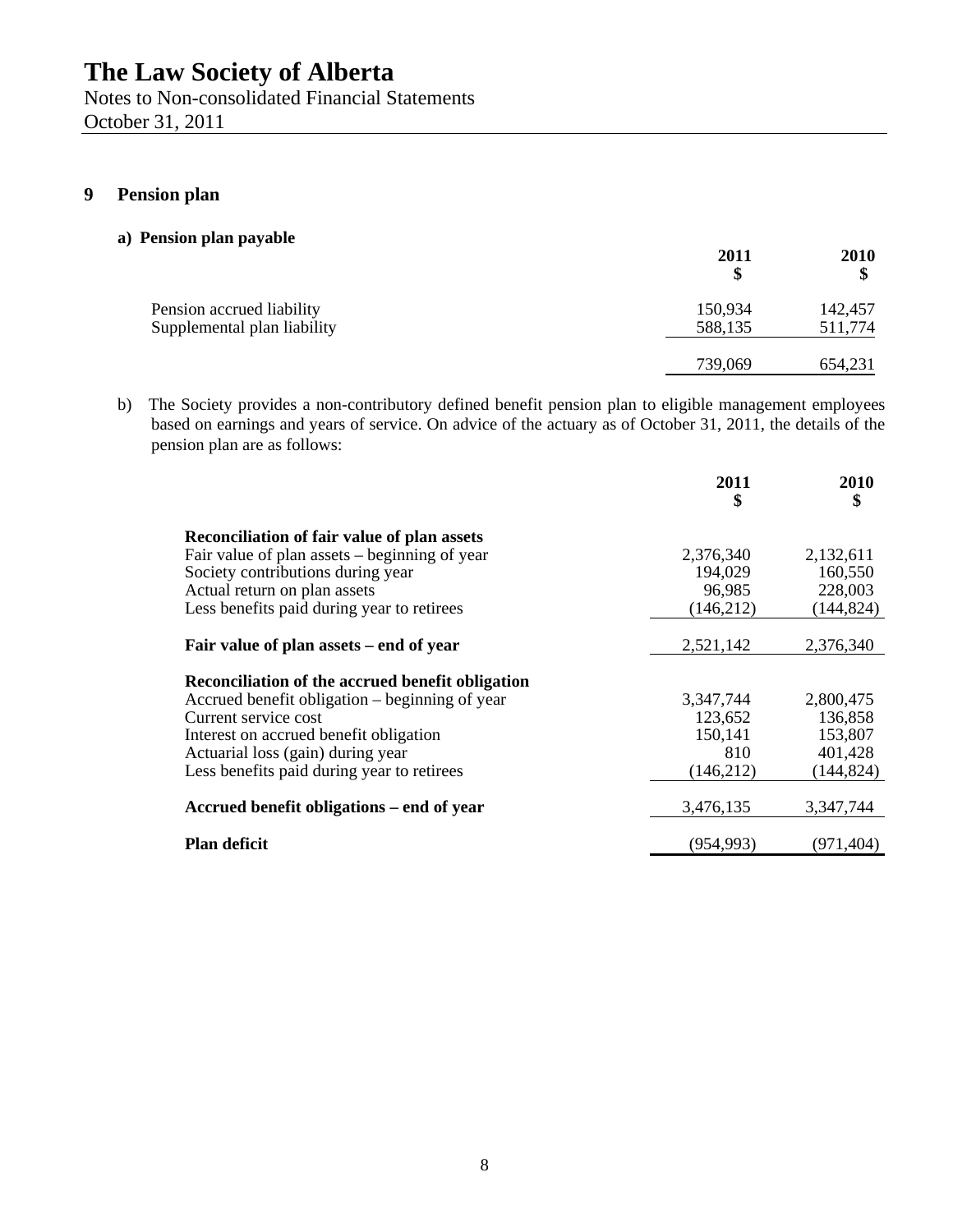## Notes to Non-consolidated Financial Statements

October 31, 2011

|                                                       | 2011<br>\$ | 2010<br>\$ |
|-------------------------------------------------------|------------|------------|
| <b>Pension cost</b>                                   |            |            |
| Current service cost                                  | 123,652    | 136,858    |
| Interest cost on accrued benefit obligation           | 150,141    | 153,807    |
| Expected return on plan assets                        | (156, 016) | (139, 131) |
| Amortization of transitional obligation               | 4,760      | 15,873     |
| Amortization of net actuarial losses                  | 79,969     | 37,841     |
| Pension cost recognized during year                   | 202,506    | 205,248    |
|                                                       |            |            |
| <b>Accrued benefit asset</b>                          |            |            |
| Beginning balance – Accrued benefit asset (liability) | (142, 457) | (97, 759)  |
| Plus contributions in the year                        | 194,029    | 160,550    |
| Less pension cost recognized during year              | (202, 506) | (205, 248) |
|                                                       |            |            |
| Ending balance - Accrued benefit asset (liability)    | (150, 934) | (142, 457) |
| Reconciliation of accrued benefit asset (liability)   |            |            |
| Funded status (plan deficit)                          | (954, 993) | (971, 404) |
| Unamortized transitional obligation                   |            | 4,760      |
| Unamortized net actuarial loss                        | 804,059    | 828,187    |
|                                                       |            |            |
| <b>Accrued benefit asset (liability)</b>              | (150, 934) | (142, 457) |

#### **Plan assets**

The plan assets are invested in a variety of financial instruments from money market to primarily a mix of fixed income and equity securities.

| 38%        |
|------------|
| 23%        |
| 8%<br>100% |
|            |

## **Assumptions**

The actuaries used the following rates in their calculations:

|                                                  | 2011  | 2010  |
|--------------------------------------------------|-------|-------|
| Discount rate $-$ beginning of year              | 4.50% | 5.50% |
| Discount rate $-$ end of year                    | 4.70% | 4.50% |
| Expected long-term rate of return on plan assets | 6.50% | 6.50% |
| Rate of compensation increase                    | 3.50% | 3.50% |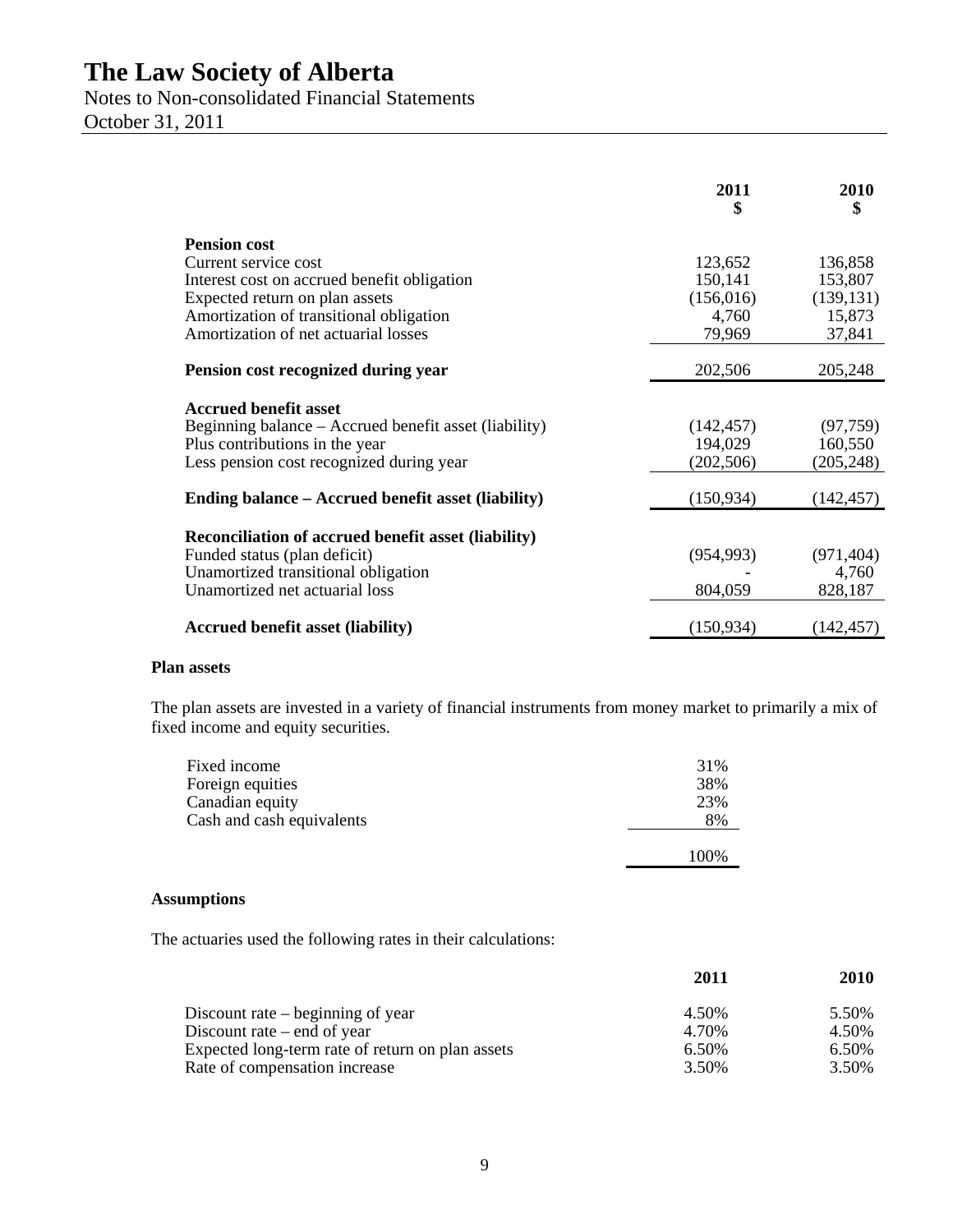Notes to Non-consolidated Financial Statements

October 31, 2011

#### **c) Supplemental Retirement Plan**

The Society provides to eligible management employees a non-funded Supplemental Retirement Plan (SRP). The SRP is based on earnings and years of service, and has been implemented to top-up the pension payments for those that are above the Canada Revenue Agency maximum.

| 2011       | 2010                                                                                         |
|------------|----------------------------------------------------------------------------------------------|
|            | \$                                                                                           |
|            |                                                                                              |
| 794,353    | 552,540                                                                                      |
| 31,866     | 31,596                                                                                       |
| 35,909     | 30,588                                                                                       |
| 45,948     | 204,002                                                                                      |
| (24, 606)  | (24, 373)                                                                                    |
| 883,470    | 794,353                                                                                      |
|            |                                                                                              |
|            | 31,596                                                                                       |
|            | 30,588                                                                                       |
|            | 3,808                                                                                        |
|            |                                                                                              |
| 100,967    | 65,992                                                                                       |
|            |                                                                                              |
|            | (470, 155)                                                                                   |
|            | 24,373                                                                                       |
| (100, 967) | (65,992)                                                                                     |
|            | (511, 774)                                                                                   |
|            |                                                                                              |
|            |                                                                                              |
|            | (794, 353)                                                                                   |
| 295,335    | 282,579                                                                                      |
|            | (511, 774)                                                                                   |
|            | 31,866<br>35,909<br>33,192<br>(511, 774)<br>24,606<br>(588, 135)<br>(883, 470)<br>(588, 135) |

## **10 Commitments**

The Society is committed to leased office space and equipment, excluding equipment under capital leases, for various periods up to the year 2021. Future minimum lease payments are as follows:

|                     | \$        |
|---------------------|-----------|
| 2012                | 1,559,217 |
| 2013                | 1,549,633 |
| 2014                | 1,551,886 |
| 2015                | 693,483   |
| 2016 and thereafter | 2,880,969 |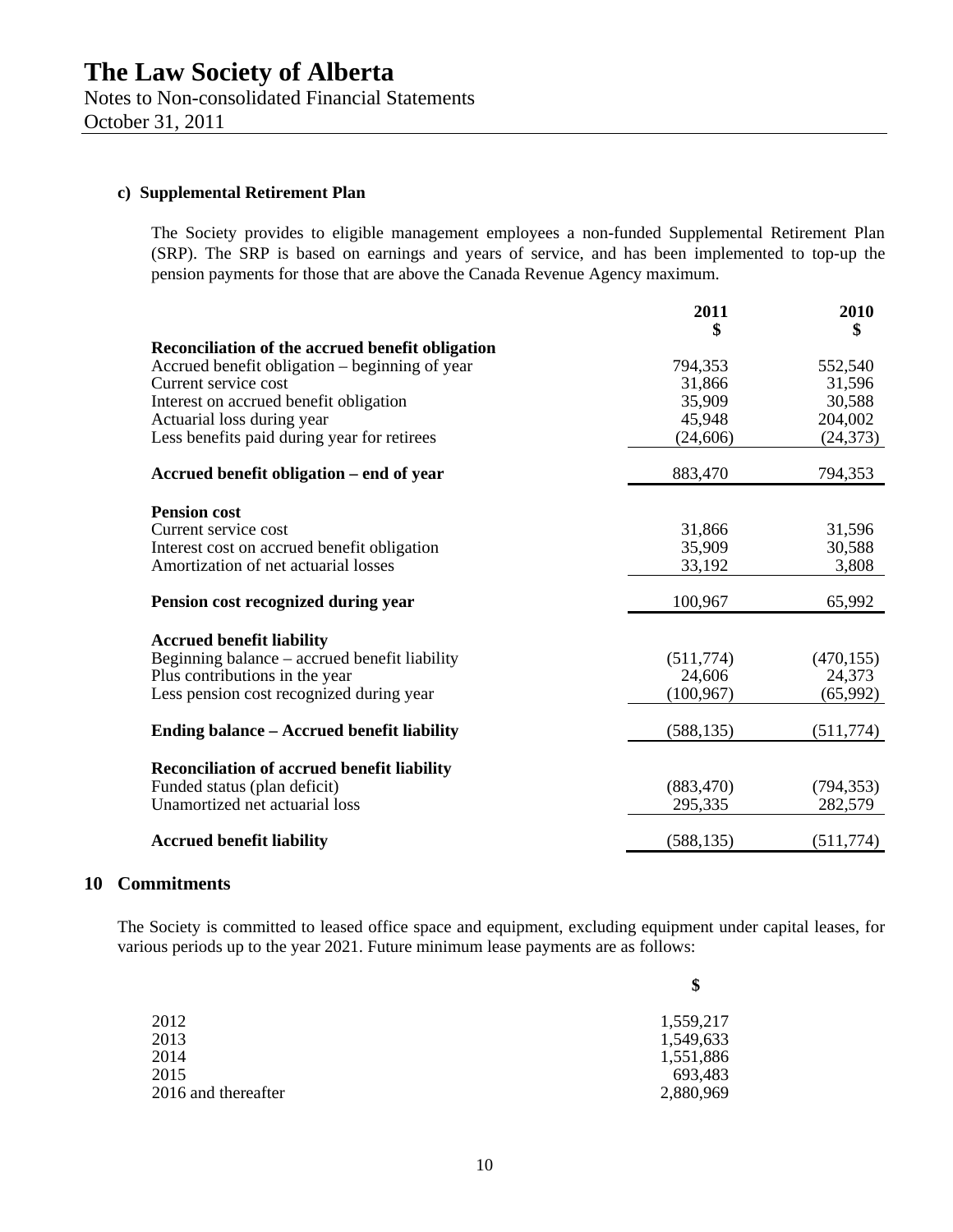## **11 Related party transactions**

The Alberta Lawyers Insurance Association (the "Association") was incorporated on June 6, 1988 under Part 9 of the Companies Act of Alberta, chapter C-21, RSA 2000. On January 30, 2006, the Association was converted from a company limited by guarantee to a company limited by shares. As a result of this conversion, share capital of \$20 was issued representing four common shares; three shares issued to the Society and one share issued to the person from time to time holding the office of Executive Director of the Society, as bare trustee for the Society. The Association is a wholly-owned subsidiary of the Society.

The Association administers a program under which active members of the Society in private practice have mandatory coverage for errors and omissions of \$1,000,000 per occurrence, with a limit of \$2,000,000. The Association is a member of Canadian Lawyers Insurance Association (CLIA), a reciprocal insurance exchange which provides for group coverage subject to premiums and other assessments that may arise from the agreement with CLIA. The Association meets the qualifications of a non-profit organization as defined by the Income Tax Act and, as such, is exempt from taxes.

The Society does not consolidate, in its financial statements, the results of the Association. A summary of the Association's financial information at the year ended June 30, 2011 is as follows:

|                                                            | 2011<br>\$     | 2010<br>\$     |
|------------------------------------------------------------|----------------|----------------|
| Assets                                                     | 110,032,620    | 103,395,670    |
| Liabilities                                                | (74, 167, 796) | (72,057,175)   |
| Net assets                                                 | 35,864,824     | 31,338,495     |
| Revenue                                                    | 23,187,695     | 23,859,904     |
| Expenses                                                   | (23,869,182)   | (27, 392, 913) |
| Deficiency of revenue over expenses before the following:  | (681, 487)     | (3,533,009)    |
| Unrealized gain (loss) on fair market value of investments | 5,207,816      | (2,336,469)    |
| <b>Excess (deficiency) of revenue over expenses</b>        | 4,526,329      | (5,869,478)    |
| Cash flows from Operating Activities                       | (2,395,499)    | 2,908,134      |
| Cash flows from Investing Activities                       | 8,048,602      | (1,969,664)    |
| Increase in cash and cash equivalents                      | 5,653,103      | 938,470        |

During the year ended October 31, 2011, the Society received from the Association an amount of \$1,300,080  $(2010 - $1,175,604)$  for management fees. As at October 31, 2011, an amount of \$3,666 (2010 – \$4,228) was due to the Association and is non-interest bearing and due on demand. These transactions are in the normal course of operations and are measured at the exchange amount which is the amount of consideration established and agreed to by the related parties.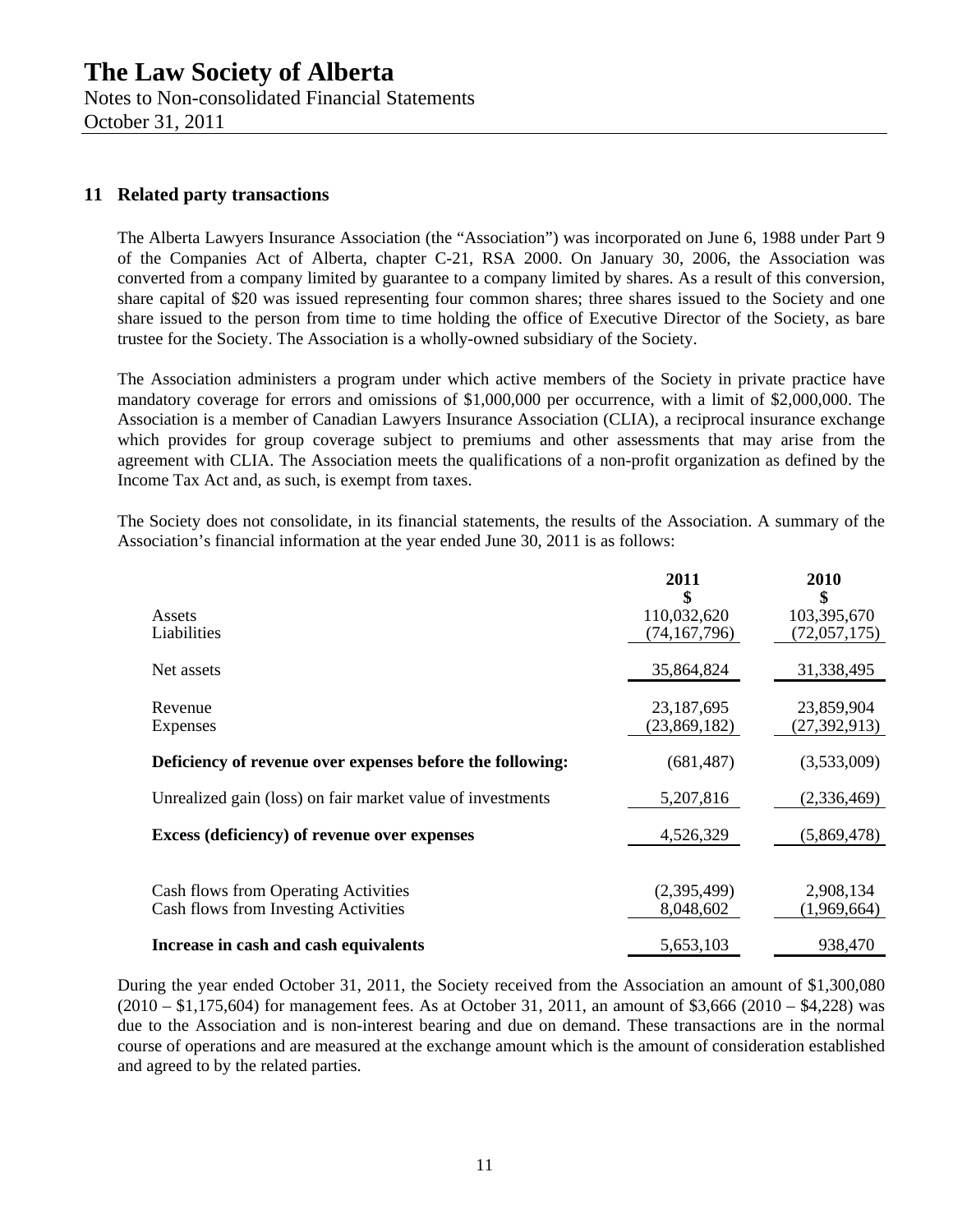## **12 Financial instruments**

#### **Fair Value**

The fair market value of all instruments, excluding investments and pension plan payable, approximate book value due to their short term nature. The Society records its equity investments at fair market value based upon quoted market values. Bond values are determined from multiple sources using the average bid/ask spread and at various times of day. The fair value of the pension plan payable is based upon annual actuarial assessments.

#### **Price risk**

The investments of the Society are subject to price risk because changing interest rates impact the market value of the fixed rate investments, general economic conditions affect the market value of equity investments and currency exchange rates impact the market value of the investments denominated in currencies other than the Canadian dollar. The risk is mitigated through the use of an investment manager for the long-term portfolio investments and by investing other funds in short term fixed rate products with high credit ratings.

#### **Interest rate risk**

The Society is exposed to interest rate risk on its investments. The Society manages the interest rate risk on fixed income bonds through the use of an investment manager who is guided by an agreed Statement of Investment Policies and Goals to mitigate interest rate risk.

Treasury bills have a maturity date within a year of the balance sheet date and bear an interest rate of 0.74% to 0.9%. Included in investments are fixed income bonds in the amount of \$8,024,326. The maturity dates and interest rates are as follows:

|                                                                                                | 2011                             |                              |                                                                                                                 | 2010                              |
|------------------------------------------------------------------------------------------------|----------------------------------|------------------------------|-----------------------------------------------------------------------------------------------------------------|-----------------------------------|
| Maturity date from balance sheet date                                                          | <b>Interest</b><br>rate<br>Range | <b>Market</b><br>value<br>\$ | <b>Interest</b><br>rate<br>Range                                                                                | <b>Market</b><br>value<br>\$      |
| Within five years<br>Greater than five years but less than ten years<br>Greater than ten years | 4.70%                            |                              | $2.20 - 6.15\%$ 2,153,799 2.20 - 6.15%<br>$3.25 - 5.68\%$ $5,249,521$ $3.66 - 5.68\%$<br>$621,006$ 4.70 - 5.70% | 3,171,234<br>4,796,752<br>647,122 |
|                                                                                                |                                  | 8,024,326                    |                                                                                                                 | 8,615,108                         |

#### **Credit risk**

The Society does not believe it is exposed to significant credit risk on any of its financial assets. The Society manages credit risk by maintaining bank accounts with reputable financial institutions, only investing in securities that are liquid, highly rated, traded in active markets and its accounts receivables are small and from reputable, credit-worthy members/organizations.